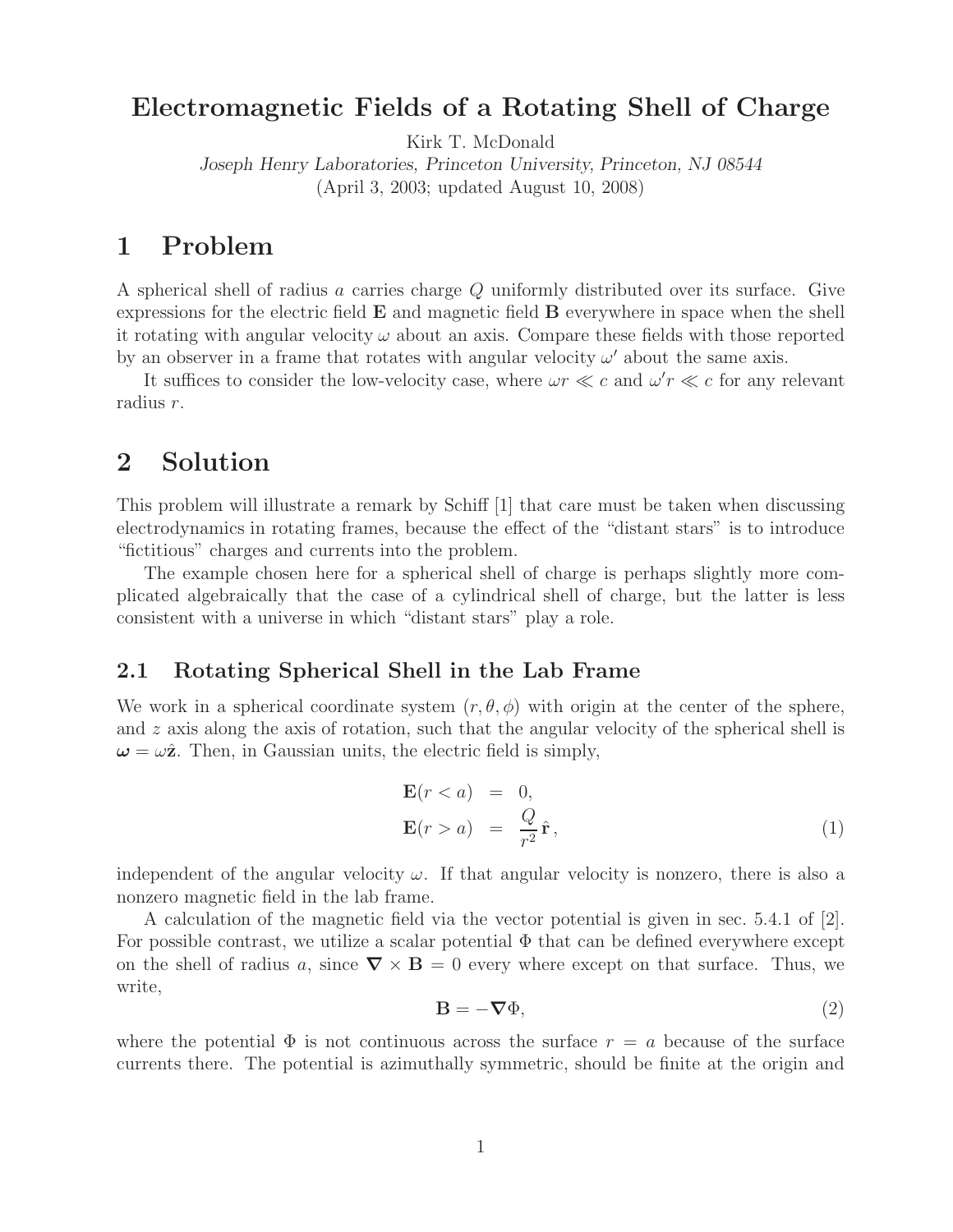should vanish at infinity. Suitable forms for the regions inside and outside of the sphere are therefore,

$$
\Phi(r < a) = \sum A_n \frac{r^n}{a^n} P_n(\cos \theta),
$$
\n
$$
\Phi(r > a) = \sum B_n \frac{a^{n+1}}{r^{n+1}} P_n(\cos \theta). \tag{3}
$$

We can obtain two matching condition across the surface  $r = a$  from Maxwell's equations. First,  $\nabla \cdot \mathbf{B} = 0$  implies that the radial component of **B**, ie,  $B_r = -\partial \Phi / \partial r$ , is continuous at  $r = a$ . Hence,

$$
\sum \frac{nA_n}{a} P_n(\cos \theta) = -\sum \frac{(n+1)B_n}{a} P_n(\cos \theta), \tag{4}
$$

and therefore,

$$
A_n = -\frac{n+1}{n}B_n.\tag{5}
$$

Also, Ampere's law,  $\nabla \times \mathbf{B} = 4\pi \mathbf{J}/c$ , applied to a small loop in a plane of constant  $\phi$  that surrounds a segment of the charged surface, tells us that,

$$
\frac{4\pi}{c}K_{\phi} = B_{\theta}(r = a^{+}) - B_{\theta}(r = a^{-}) = -\frac{1}{a}\frac{\partial\Phi(r = a^{+})}{\partial\theta} + \frac{1}{a}\frac{\partial\Phi(r = a^{-})}{\partial\theta},
$$
(6)

where the surface current density  $\bf{K}$  due to the rotating charge is given by,

$$
\mathbf{K} = \frac{Q}{4\pi a^2} 2\pi a^2 \sin \theta \, d\theta \frac{\omega}{2\pi} \frac{1}{a \, d\theta} \hat{\boldsymbol{\phi}} = \frac{\omega Q \sin \theta}{4\pi a} \hat{\boldsymbol{\phi}} = -\frac{\omega Q}{4\pi a} \frac{d \cos \theta}{d\theta} \hat{\boldsymbol{\phi}} = -\frac{\omega Q}{4\pi a} \frac{dP_1(\cos \theta)}{d\theta} \hat{\boldsymbol{\phi}}. (7)
$$

Using eq. (7) in (6), we can integrate the latter to find,<sup>1</sup>

$$
\frac{\omega Q}{c}P_1 = \Phi(r = a^+) - \Phi(r = a^-) = \sum_n (B_n - A_n)P_n.
$$
 (8)

Since the  $P_n$  are a set of orthogonal functions, we see that  $A_n = B_n = 0$  for  $n \neq 1$ , and that in view of eq.  $(5)$ ,

$$
\frac{\omega Q}{c} = B_1 - A_1 = 3B_1. \tag{9}
$$

Thus,

$$
A_1 = -\frac{2\omega Q}{3c}, \qquad B_1 = \frac{\omega Q}{3c}, \qquad (10)
$$

and,

$$
\Phi(r < a) = -\frac{2\omega Q}{3ac}rP_1 = -\frac{2\omega Qz}{3ac},
$$
\n
$$
\Phi(r > a) = \frac{\omega Qa^2 \cos \theta}{3c - r^2}.
$$
\n
$$
(11)
$$

<sup>1</sup>Thanks to Marco Moriconi for pointing this out.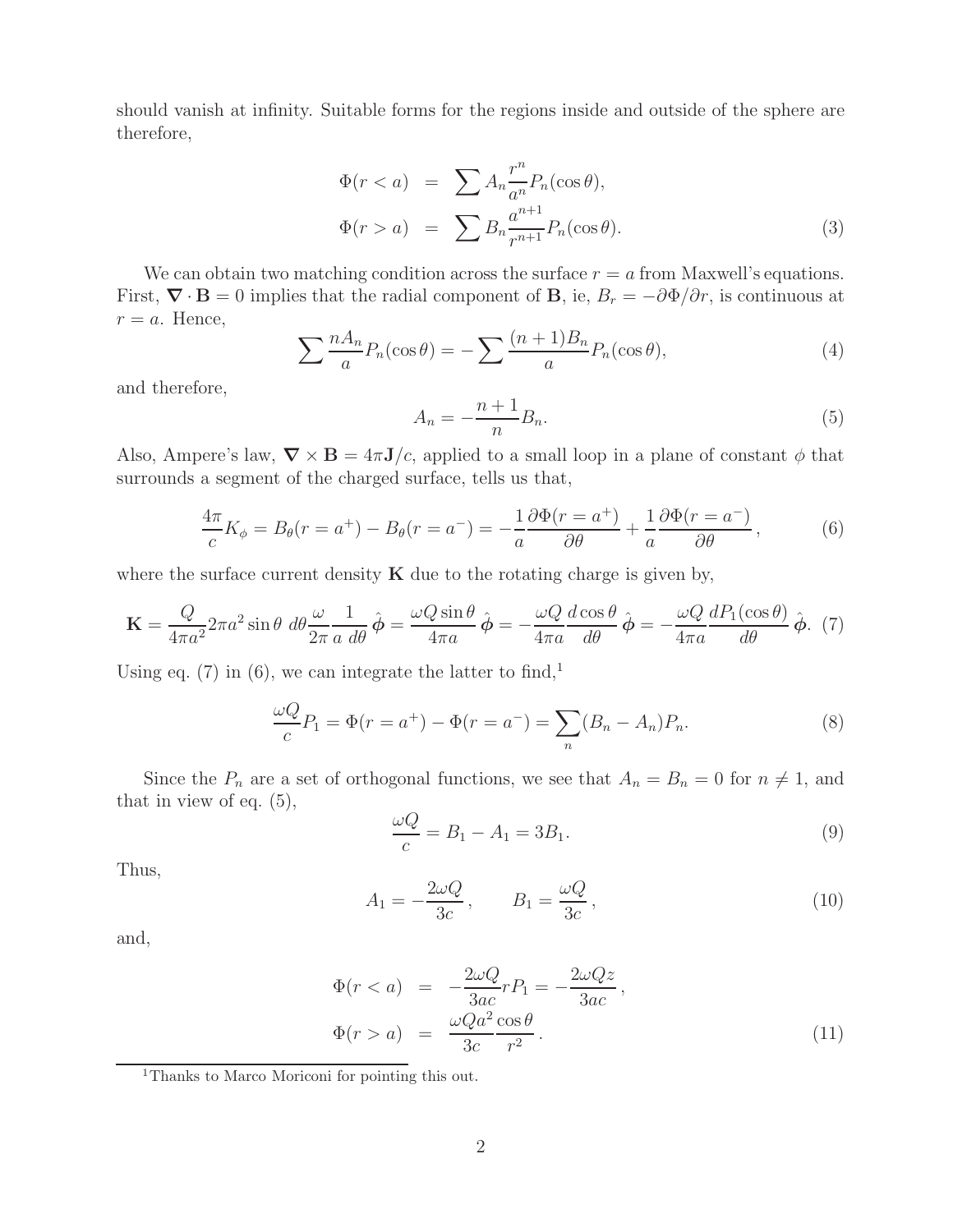It is useful to note that the magnetic moment **m** of the spinning shell of charge is,

$$
\mathbf{m} = \frac{\hat{\mathbf{z}}}{c} \int_0^{\pi} \frac{Q}{4\pi a^2} 2\pi a^2 \sin \theta \ d\theta \frac{\omega}{2\pi} \pi (a \sin \theta)^2 = \frac{\omega Q a^2 \hat{\mathbf{z}}}{4c} \int_0^{\pi} \sin^3 \theta \ d\theta = \frac{\omega Q a^2 \hat{\mathbf{z}}}{3c} = \frac{Q a^2}{3c} \boldsymbol{\omega}. \tag{12}
$$

The potential can now be written

$$
\Phi(r < a) = -\frac{2m}{a^3}z,
$$
\n
$$
\Phi(r > a) = \frac{m\cos\theta}{r^2}.
$$
\n
$$
(13)
$$

Thus, inside the shell the magnetic field is uniform, and outside the shell it has the form of a point dipole whose strength is the total magnetic dipole moment of the rotating shell,<sup>2</sup>

$$
\mathbf{B}(r < a) = \frac{2\mathbf{m}}{a^3},
$$
\n
$$
\mathbf{B}(r > a) = \frac{3(\mathbf{m} \cdot \hat{\mathbf{r}}) \hat{\mathbf{r}} - \mathbf{m}}{r^3}.
$$
\n
$$
(14)
$$

#### **2.2 Electrodynamics in a Rotating Frame**

#### **2.2.1 Summary of the Principles**

We desire the fields  $E'$  and  $B'$  seen by an observer in a frame that rotates with angular velocity  $\omega'$  with respect to the lab frame, where  $\omega' = \omega' \hat{z}$  is parallel to the angular velocity  $\omega$  of the spherical shell in the lab frame.<sup>3</sup> We restrict our attention to points **r**<sup>'</sup> in the rotating frame such that the velocity  $\mathbf{v} = \boldsymbol{\omega}' \times \mathbf{r}'$  of the points with respect to the lab frame is small compared to the speed of light. Then, we can largely ignore issues of whether rods and clocks in the rotating frame measure the same lengths and time intervals as would similar rods and clocks in the lab frame, and whether the speed of light is the same in both frames. That is, we ignore Ehrerfest's paradox [7].

A discussion by the author of electrodynamics in a slowly rotating frame appears in the lengthy Appendix to [8].

For reference, we reproduce the principles of electrodynamics in the frame of a slowly rotating medium where  $\epsilon$  and  $\mu$  differ from unity.<sup>4</sup>

<sup>&</sup>lt;sup>2</sup>Another derivation is to note that the surface current  $(7)$  is the same as would hold for a uniformly magnetized sphere of radius a and magnetization  $\mathbf{M} = Q\omega/4\pi ac$ . Then, a solution based on a scalar potential for the field **H** rather than **B** [3] quickly leads to the result that  $\mathbf{B}(r < a) = 8\pi \mathbf{M}/3 = 2\mathbf{m}$ , where the total dipole moment  $\mathbf{m} = 4\pi a^3 \mathbf{M}/3 = Q a^2 \omega/3c$  is the same as that calculated in (12). Again, the magnetic field outside the sphere is that due to a point dipole of strength **m**.

<sup>3</sup>In many examples of electrodynamics of rotating systems we are less interested in the fields observed in the rotating frame than those in the lab frame. Yet, it may be that knowledge of some aspects of the fields in the moving frame is helpful in reaching an understanding of the fields in the lab frame. In this case it is often convenient to characterize the fields in the moving frame via the use of Lorentz transformations between the lab frame and an inertial (nonrotating) frame in which some point of the rotating system is at rest. For reviews of this approach, see  $[4, 5]$ . A pedagogic example is given in  $[6]$ .

<sup>4</sup>This case is discussed most thoroughly by Ridgely [9, 10], but primarily for the interesting limit of steady charge and current distributions.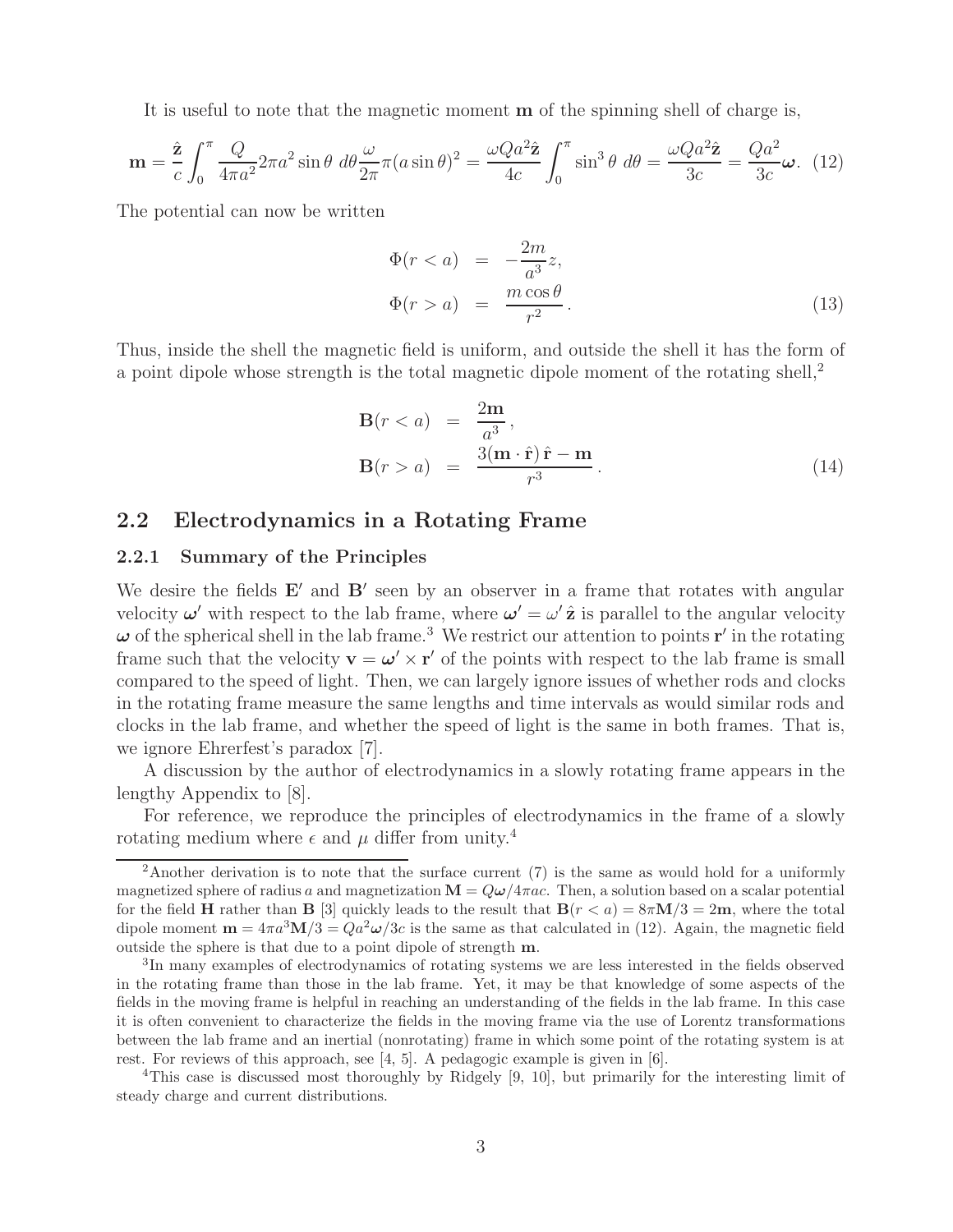The (cylindrical) coordinate transformation is,

$$
r' = r,
$$
  $\phi' = \phi - \omega' t,$   $z' = z,$   $t' = t,$  (15)

where quantities in observed in the rotating frame are labeled with a  $\prime$ . The transformations of charge and current density are,

$$
\rho' = \rho, \qquad \mathbf{J}' = \mathbf{J} - \rho \mathbf{v}, \tag{16}
$$

where  $\mathbf{v}$  ( $v \ll c$ ) is the velocity with respect to the lab frame of the observer in the rotating frame. The transformations of the electromagnetic fields are,

$$
\mathbf{B}' = \mathbf{B}, \qquad \mathbf{D}' = \mathbf{D} + \frac{\mathbf{v}}{c} \times \mathbf{H}, \qquad \mathbf{E}' = \mathbf{E} + \frac{\mathbf{v}}{c} \times \mathbf{B}, \qquad \mathbf{H}' = \mathbf{H}.
$$
 (17)

The transformations of the electric and magnetic polarizations are,

$$
\mathbf{P}' = \mathbf{P} - \frac{\mathbf{v}}{c} \times \mathbf{M}, \qquad \mathbf{M}' = \mathbf{M}, \tag{18}
$$

if we regard these polarizations as defined by  $D' = E' + 4\pi P'$  and  $B' = H' + 4\pi M'$ .

The lab-frame bound charge and current densities  $\rho_{\text{bound}} = -\nabla \cdot \mathbf{P}$  and  $\mathbf{J}_{\text{bound}} = \partial \mathbf{P}/\partial t + \nabla \cdot \mathbf{P}$  $c \nabla \times \mathbf{M}$  transform to,

$$
\rho'_{\text{bound}} = -\nabla' \cdot \mathbf{P}' - \frac{2\omega' \cdot \mathbf{M}'}{c} + \frac{\mathbf{v}}{c} \cdot \nabla' \times \mathbf{M}',\tag{19}
$$

$$
\mathbf{J}_{\text{bound}}' = \frac{\partial \mathbf{P}'}{\partial t'} + c \, \nabla' \times \mathbf{M}' + \mathbf{v} (\nabla' \cdot \mathbf{P}') + \frac{\mathbf{v}}{c} \times \frac{\partial \mathbf{M}'}{\partial t'} + (\mathbf{P}' \cdot \nabla) \mathbf{v} - (\mathbf{v} \cdot \nabla) \mathbf{P}'. \tag{20}
$$

Force **F** is invariant under the transformation  $(15)$ . In particular, a charge q with velocity **v**<sup>q</sup> in the lab frame experiences a Lorentz force in the rotating frame given by,

$$
\mathbf{F}' = q\left(\mathbf{E}' + \frac{\mathbf{v}'_q}{c} \times \mathbf{B}'\right) = q\left(\mathbf{E} + \frac{\mathbf{v}_q}{c} \times \mathbf{B}\right) = \mathbf{F},\tag{21}
$$

where  $\mathbf{v}'_q = \mathbf{v}_q - \mathbf{v}$ . Similarly, the Lorentz force density **f**<sup>*'*</sup> on charge and current densities in the rotating frame is,

$$
\mathbf{f}' = \rho' \mathbf{E}' + \frac{\mathbf{J}'}{c} \times \mathbf{B}' = (\rho'_{\text{free}} + \rho'_{\text{bound}}) \mathbf{E}' + \frac{\mathbf{J}'_{\text{free}} + \mathbf{J}'_{\text{bound}}}{c} \times \mathbf{B}'. \tag{22}
$$

Maxwell's equations in the rotating frame can be written as,

$$
\nabla' \cdot \mathbf{B}' = 0,\tag{23}
$$

$$
\nabla' \cdot \mathbf{D}' = 4\pi \rho'_{\text{free,total}} = 4\pi \left( \rho'_{\text{free}} + \rho'_{\text{other}} \right),\tag{24}
$$

$$
\nabla' \times \mathbf{E}' + \frac{\partial \mathbf{B}'}{\partial ct'} = 0,
$$
\n(25)

$$
\nabla' \times \mathbf{H}' - \frac{\partial \mathbf{D}'}{\partial ct'} = \frac{4\pi}{c} \mathbf{J}'_{\text{free,total}} = \frac{4\pi}{c} \left( \mathbf{J}'_{\text{free}} + \mathbf{J}'_{\text{other}} \right),\tag{26}
$$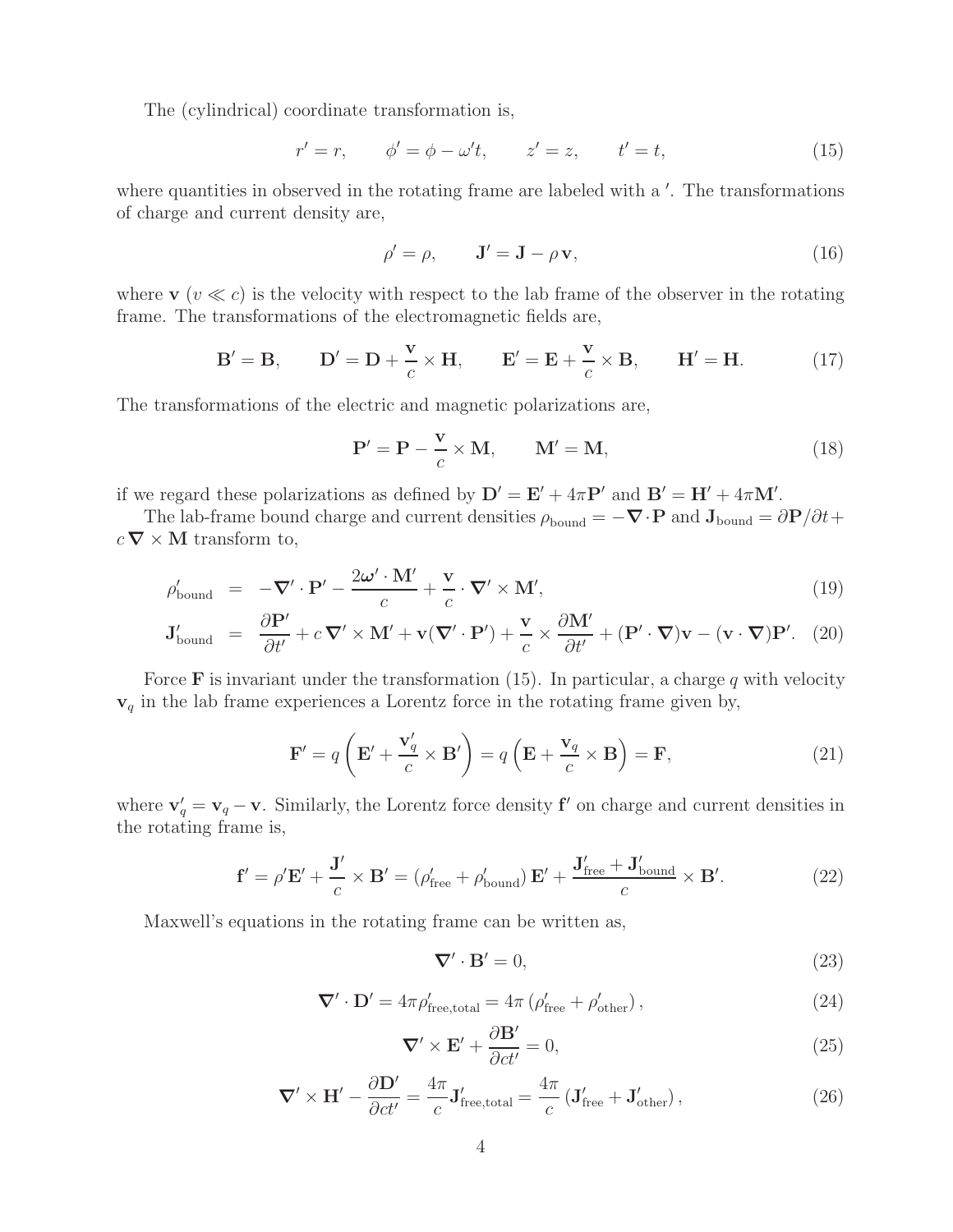where  $\rho'_{\text{free}} = \rho_{\text{free}}$  and  $\mathbf{J}'_{\text{free}} = \mathbf{J}_{\text{free}} - \rho_{\text{free}}\mathbf{v}$  are the free charge and current densities, and the "other" charge and current densities that appear to an observer in the rotating frame are,

$$
\rho'_{\text{other}} = -\frac{\mathbf{v} \cdot \mathbf{J}_{\text{free}}'}{c^2} + \frac{\boldsymbol{\omega}' \cdot \mathbf{H}'}{2\pi c} - \frac{\mathbf{v}}{4\pi c} \cdot \frac{\partial \mathbf{D}'}{\partial ct'},
$$
\n(27)

$$
\mathbf{J}_{\text{other}}' = \rho_{\text{free}}' \mathbf{v} + \left(\frac{\mathbf{D}'}{4\pi} \cdot \mathbf{\nabla}\right) \mathbf{v} - (\mathbf{v} \cdot \mathbf{\nabla}) \frac{\mathbf{D}'}{4\pi} - \frac{\mathbf{v}}{4\pi c} \times \frac{\partial \mathbf{H}'}{\partial t'}.
$$
 (28)

The "other" charge and current distributions are sometimes called "fictitious" [1], but we find this term ambiguous. For an example with an "other" charge density  $\omega' \cdot H'/2\pi c$  in the rotating frame, see [11].

Maxwell's equations can also be expressed only in terms of the fields **E**' and **B**' and charge and current densities associated with free charges as well as with electric and magnetic polarization,

$$
\nabla' \cdot \mathbf{E}' = 4\pi \rho'_{\text{total}},\tag{29}
$$

and,

$$
\nabla' \times \mathbf{B}' - \frac{\partial \mathbf{E}'}{\partial ct'} = \frac{4\pi}{c} \mathbf{J}'_{\text{total}},\tag{30}
$$

where,

$$
\rho'_{\text{total}} = \rho'_{\text{free}} - \frac{\mathbf{v}}{c^2} \cdot \mathbf{J}'_{\text{free}} - \nabla' \cdot \mathbf{P}' + \frac{\boldsymbol{\omega} \cdot \mathbf{H}'}{2\pi c} - \frac{\mathbf{v}}{4\pi c} \cdot \frac{\partial \mathbf{D}'}{\partial ct'}
$$
\n
$$
= \rho'_{\text{free,total}} - \nabla' \cdot \mathbf{P}'
$$
\n
$$
= \rho'_{\text{free}} + \rho'_{\text{bound}} + \rho'_{\text{more}},
$$
\n(31)

$$
\rho'_{\text{more}} = -\frac{\mathbf{v}}{c^2} \cdot \left( \mathbf{J}'_{\text{free}} + \frac{\partial \mathbf{P}'}{\partial t'} + c \nabla' \times \mathbf{M}' \right) + \frac{\boldsymbol{\omega} \cdot \mathbf{B}'}{2\pi c} - \frac{\mathbf{v}}{4\pi c} \cdot \frac{\partial \mathbf{E}'}{\partial ct'},
$$
\n(32)

$$
\mathbf{J}_{\text{total}}' = \mathbf{J}_{\text{free}}' + \frac{\partial \mathbf{P}'}{\partial t'} + c \nabla' \times \mathbf{M}' + \rho_{\text{free}}' \mathbf{v} + \left(\frac{\mathbf{D}'}{4\pi} \cdot \nabla\right) \mathbf{v} - (\mathbf{v} \cdot \nabla)\frac{\mathbf{D}'}{4\pi} - \frac{\mathbf{v}}{4\pi c} \times \frac{\partial \mathbf{H}'}{\partial t'}
$$
\n
$$
= \mathbf{J}_{\text{free,total}}' + \frac{\partial \mathbf{P}'}{\partial t'} + c \nabla' \times \mathbf{M}'
$$
\n
$$
= \mathbf{J}_{\text{free}}' + \mathbf{J}_{\text{bound}}' + \mathbf{J}_{\text{more}}',
$$
\n
$$
\mathbf{J}_{\text{more}}' = \mathbf{v} \left(\rho_{\text{free}}' - \nabla' \cdot \mathbf{P}' - \frac{2\boldsymbol{\omega} \cdot \mathbf{M}'}{c} + \frac{\mathbf{v}}{c} \cdot \nabla' \times \mathbf{M}'\right)
$$
\n
$$
= \mathbf{F}' \mathbf{V} - \mathbf{S} \mathbf{V}' + \mathbf{S} \mathbf{V}' + \mathbf{S} \mathbf{V}' + \mathbf{S} \mathbf{V}' + \mathbf{S} \mathbf{V}' + \mathbf{S} \mathbf{V}' + \mathbf{S} \mathbf{V}' + \mathbf{S} \mathbf{V}' + \mathbf{S} \mathbf{V}' + \mathbf{S} \mathbf{V}' + \mathbf{S} \mathbf{V}' + \mathbf{S} \mathbf{V}' + \mathbf{S} \mathbf{V}' + \mathbf{S} \mathbf{V}' + \mathbf{S} \mathbf{V}' + \mathbf{S} \mathbf{V}' + \mathbf{S} \mathbf{V}' + \mathbf{S} \mathbf{V}' + \mathbf{S} \mathbf{V}' + \mathbf{S} \mathbf{V}' + \mathbf{S} \mathbf{V}' + \mathbf{S} \mathbf{V}' + \mathbf{S} \mathbf{V}' + \mathbf{S} \mathbf{V}' + \mathbf{S} \mathbf{V}' + \mathbf{S} \mathbf{V}' + \mathbf{S} \mathbf{V}' + \mathbf{S} \mathbf{V}' +
$$

$$
+\left(\frac{\mathbf{E}'}{4\pi}\cdot\boldsymbol{\nabla}\right)\mathbf{v}-(\mathbf{v}\cdot\boldsymbol{\nabla})\frac{\mathbf{E}'}{4\pi}-\frac{\mathbf{v}}{4\pi c}\times\frac{\partial\mathbf{B}'}{\partial t'}.
$$
\n(34)

The contribution of the polarization densities to the source terms in Maxwell's equations in much more complex in the rotating frame than in the lab frame.Because of the "other" source terms that depend on the fields in the rotating frame, Maxwell's equations cannot be solved directly in this frame. Rather, an iterative approach is required in general.

The constitutive equations for linear isotropic media at rest in the rotating frame are,

$$
\mathbf{D}' = \epsilon \mathbf{E}', \qquad \mathbf{B}' = \mu \mathbf{H}' - (\epsilon \mu - 1) \frac{\mathbf{v}}{c} \times \mathbf{E}', \tag{35}
$$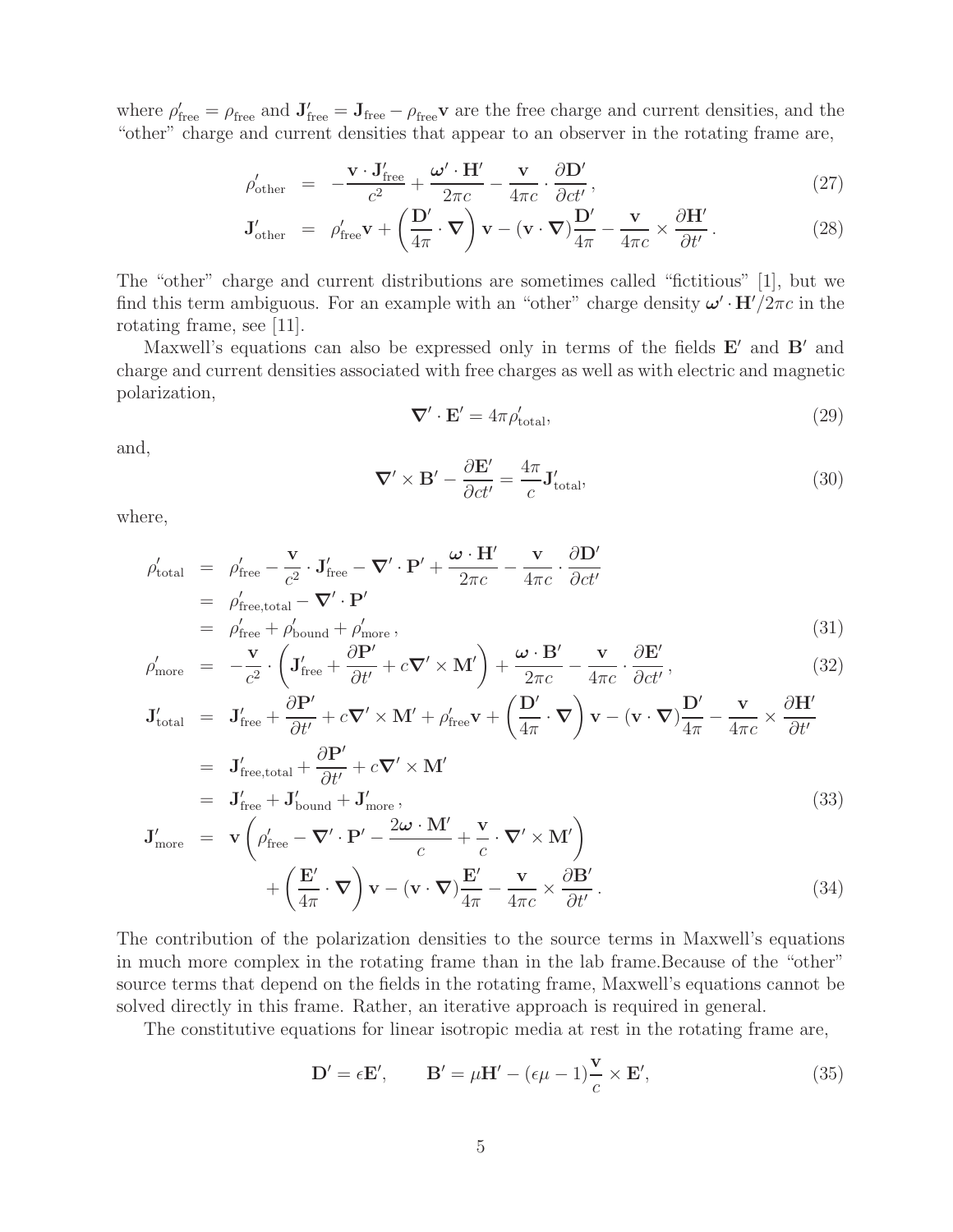in the rotating frame, and,

$$
\mathbf{D} = \epsilon \mathbf{E} + (\epsilon \mu - 1) \frac{\mathbf{v}}{c} \times \mathbf{H}, \qquad \mathbf{B} = \mu \mathbf{H} - (\epsilon \mu - 1) \frac{\mathbf{v}}{c} \times \mathbf{E}, \tag{36}
$$

in the lab frame. The lab-frame constitutive equations (36) are the same as for a nonrotating medium that moves with constant velocity **v** with respect to the lab frame.

We can also write the constitutive equations (35) for a linear isotropic medium in terms of the, fields **B'**, **E'**, **P'** and **M'** by noting that  $D' = E' + 4\pi P'$  and  $H' = B' - 4\pi M'$ , so that,

$$
\mathbf{P}' = \frac{\epsilon - 1}{4\pi} \mathbf{E}',
$$
\n
$$
\mathbf{M}' = \left(1 - \frac{1}{\mu}\right) \frac{\mathbf{B}'}{4\pi} - \left(\epsilon - \frac{1}{\mu}\right) \frac{\mathbf{v}}{c} \times \frac{\mathbf{E}'}{4\pi} = \left(1 - \frac{1}{\mu}\right) \frac{\mathbf{B}'}{4\pi} - \frac{\epsilon \mu - 1}{\mu(\epsilon - 1)} \frac{\mathbf{v}}{c} \times \mathbf{P}'. \quad (37)
$$

Similarly, the constitutive equations (36) in the lab frame can be written to order  $v/c$  as,

$$
\mathbf{P} = \frac{\epsilon - 1}{4\pi} \mathbf{E} + \left(\epsilon - \frac{1}{\mu}\right) \frac{\mathbf{v}}{c} \times \frac{\mathbf{B}}{4\pi} = \frac{\epsilon - 1}{4\pi} \mathbf{E} + \frac{\epsilon \mu - 1}{\mu - 1} \frac{\mathbf{v}}{c} \times \mathbf{M},
$$
\n
$$
\mathbf{M} = \left(1 - \frac{1}{\mu}\right) \frac{\mathbf{B}}{4\pi} - \left(\epsilon - \frac{1}{\mu}\right) \frac{\mathbf{v}}{c} \times \frac{\mathbf{E}}{4\pi} = \left(1 - \frac{1}{\mu}\right) \frac{\mathbf{B}}{4\pi} - \frac{\epsilon \mu - 1}{\mu(\epsilon - 1)} \frac{\mathbf{v}}{c} \times \mathbf{P}.
$$
\n(38)

Ohm's law for the conduction current  $J_C$  has the same form for a medium with velocity **u**' relative to the rotating frame as it does for a medium with velocity **u** relative to the lab frame,

$$
\mathbf{J}'_C = \sigma \left( \mathbf{E}' + \frac{\mathbf{u}'}{c} \times \mathbf{B}' \right) = \sigma \left( \mathbf{E} + \frac{\mathbf{u}}{c} \times \mathbf{B} \right) = \mathbf{J}_C,\tag{39}
$$

where  $\sigma$  is the electric conductivity of a medium at rest.

#### **2.2.2 Fields of a Rotating Shell of Charge in a Rotating Frame**

While the source charge and current densities  $\rho'$  and  $J'$  are readily transformed from the lab frame to the rotating frame using eq. (16), it is not straightforward to solve Maxwell's equations in the rotating frame because the "other" charge and current densities in eqs. (31)- (34) depend on the as-yet-unknown fields in that frame.

However, in the present example, we can simply transform the fields (1) and (14) to the rotating frame using eq. (17), with the results,

$$
\mathbf{E}'(r < a) = \mathbf{E}(r < a) + \frac{\mathbf{v}}{c} \times \mathbf{B}(r < a) = \frac{\mathbf{v}}{c} \times \frac{2\mathbf{m}}{a^3},
$$
  

$$
\mathbf{E}'(r > a) = \mathbf{E}(r > a) + \frac{\mathbf{v}}{c} \times \mathbf{B}(r > a) = \frac{Q}{r^2} \hat{\mathbf{r}} + \frac{\mathbf{v}}{c} \times \frac{3(\mathbf{m} \cdot \hat{\mathbf{r}}) \hat{\mathbf{r}} - \mathbf{m}}{r^3},
$$
(40)

$$
\mathbf{B}'(r < a) = \mathbf{B}(r < a) = \frac{2\mathbf{m}}{a^3},
$$
\n
$$
\mathbf{B}'(r > a) = \mathbf{B}(r > a) = \frac{3(\mathbf{m} \cdot \hat{\mathbf{r}}) \hat{\mathbf{r}} - \mathbf{m}}{r^3}.
$$
\n
$$
(41)
$$

where  $\mathbf{v} = \boldsymbol{\omega}' \times \mathbf{r}$ . Even when  $\boldsymbol{\omega}' = \boldsymbol{\omega}$ , so that the electric charge appears at rest in the rotating frame, a nonzero magnetic field (41) is observed in that frame, which can be attributed to the "fictitious" currents.